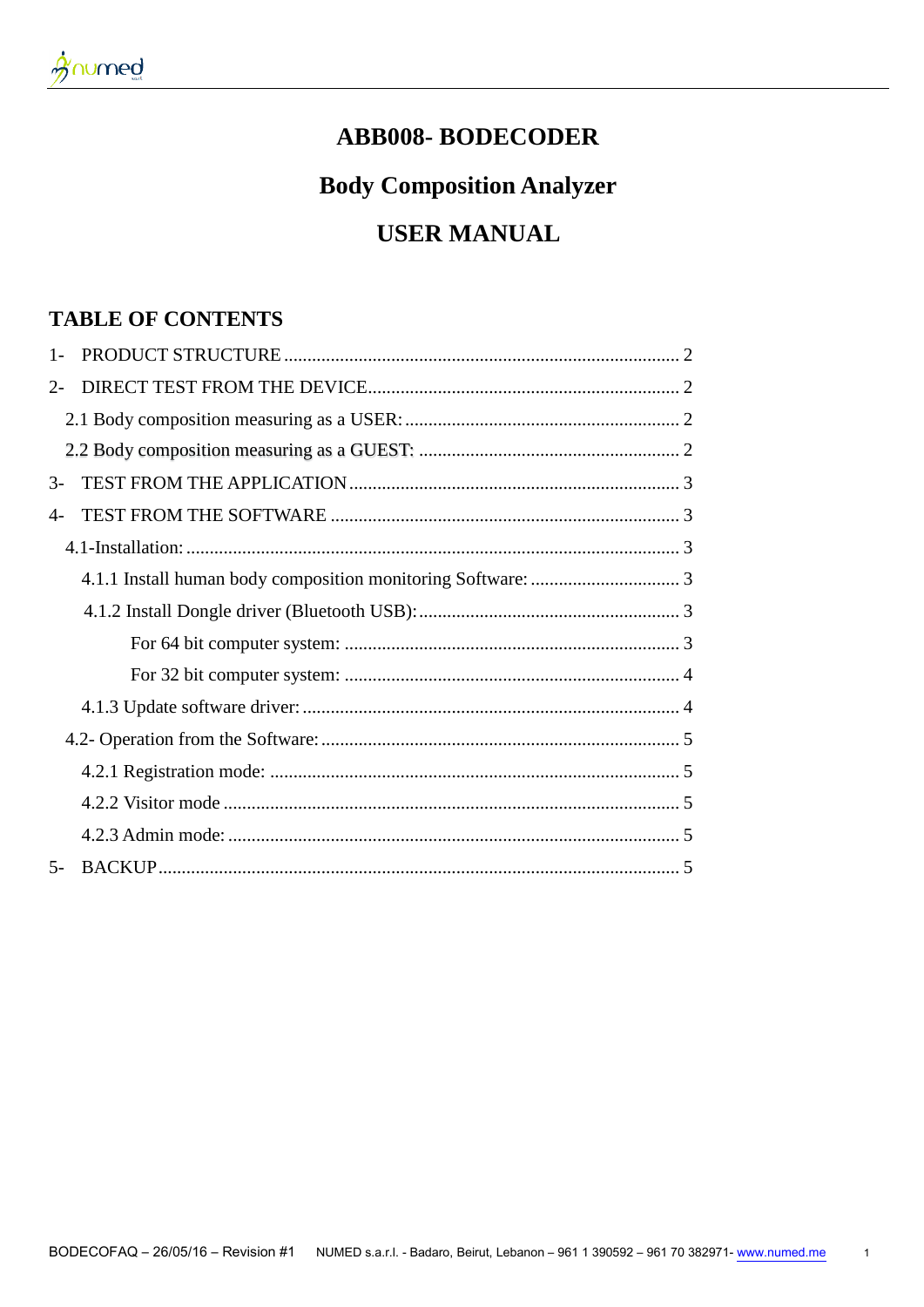# **BODECODER Human Body Composition Analyzer**

### <span id="page-1-0"></span>**1- Product structure**

The Bodecoder comes with a USB cable, Bluetooth dongle and a rechargeable lithium battery. DON'T THROW THE BATTERY: The Battery of this device is rechargeable. It can be recharged when the USB wire of the Bodecoder is plugged in and connected to the PC or laptop. Due to unstable voltage of power supply (public and private engines) in Lebanon, electrical devices, including Bodecoder, are at high risk of severe electrical damage. In order to prevent these kinds of damages, your PC or Laptop must be either unplugged or connected to an adapted stabilizer while recharging the device. Kindly note that "NUMED" warranty will not cover any electrical damage to Bodecoder.

## <span id="page-1-2"></span><span id="page-1-1"></span>**2- DIRECT TEST FROM THE DEVICE**

#### **2.1Body composition measuring as a USER:**

- 1) Power on, the screen displays "**0.0kg**"
- 2) Step on the machine and measure the weight.
- 3) Press "**Menu**", then press "**Sel**" to select a user no.
- 4) Press "**Set**" for more than 3 seconds to set up personal information
- Press "**+**" or "**-**" to set gender,
	- Press  $\triangle$  or  $\nabla$  to set date, press "+"or "-" to modify date
- Press  $\triangle$  or  $\triangledown$  to set month, press "+"or "-" to modify month
- Press  $\triangle$  or  $\triangledown$  to set year , press "+"or "-" to modify year
- Press  $\triangle$  or  $\nabla$  to set height, press "+"or "-" to modify height
- Press "**Ok**" to save user personal information. Press "**Ok**" again to do the test. Stand straight, keep still and hold the handles tight. "
	- 5) Press "**Save**" for more than 3 seconds to save measurements.

 Press "**Sel**" to view each indicator value, press "**View**" to view historical measurements. Only 8 Users will be saved on the device.

<span id="page-1-3"></span>**To delete a user**: select the designated user, press "**DEL**", then press "**OK**" for 3 seconds.

#### **2.2 Body composition measuring as a GUEST:**

- **1)** Power on "0.0kg" appears on the screen. Step on the machine and measure the weight.
- 2) Press **"Menu"**, then press **"Set+"** letter "**G**" appears on the left upper corner.
- 3) Press **"Ok"** to set guest personal information. (**"+ / -"** to modify the parameter and **"**∇ / **∆"** to move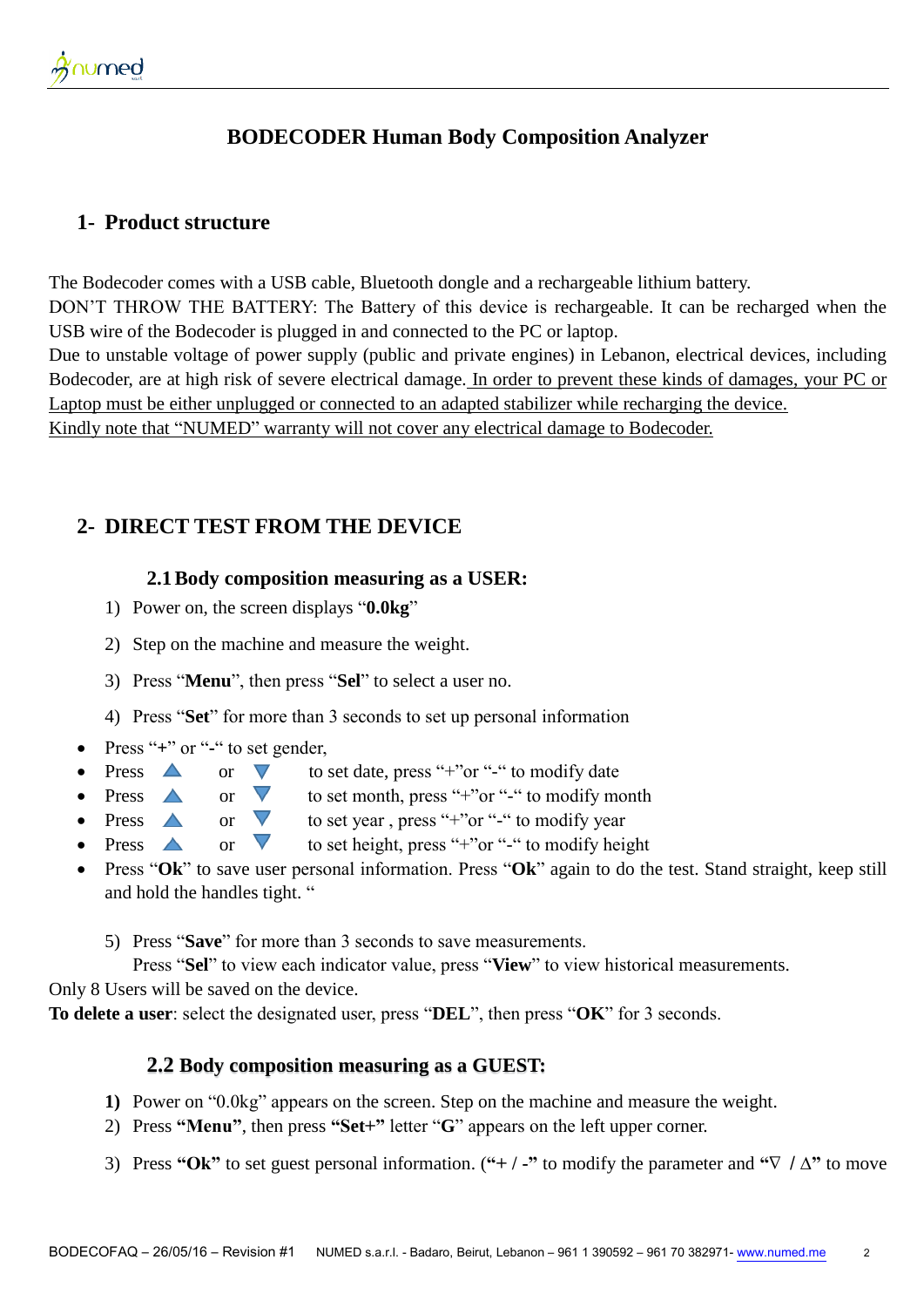from one parameter to another).

- 4) After guest personal information set successfully, press "**Ok**", guest info appears on the left upper corner of the screen.
- 5) Press **"Ok"** then step on the machine to do the test.

## <span id="page-2-0"></span>**3- TEST FROM THE APPLICATION:**

Download the Application 'BODECODER' from your Play Store.

- Click on **Register** to create a new account
- Once created, you can use the user name and password at each time you enter to **Log in** this app.
- Turn on the Bluetooth of your device and press **Measure.** After pairing your device with the Bodecoder, follow the instructions.

# <span id="page-2-1"></span>**4- TEST FROM THE SOFTWARE:**

#### <span id="page-2-2"></span>**4.1-Installation:**

#### <span id="page-2-3"></span>**4.1.1 Install human body composition monitoring Software:**

Download the software from this link: [http://download.bodecoder.com/ch818\\_install\\_Eng.zip](http://download.bodecoder.com/ch818_install_Eng.zip)

- Right click on the downloaded file: "**ch818\_install\_Eng**", Extract to specified Folder **→** Desktop, Ok.
- Open folder "ch818 install Eng"
- Double click "setup.exe" Then click "**Run**", choose the "**Metric System**", "**Install**",(if needed, press **Run** and **Accept** many times) then click "**Next**"and "**Next**" till finish installment.
- An icon or shortcut is generated on the desktop upon installation completion.
- Right click on the icon  $\rightarrow$  properties  $\rightarrow$  compatibility  $\rightarrow$  run this program as administrator.

#### <span id="page-2-4"></span>**4.1.2 Install Dongle driver (Bluetooth USB)**:

<span id="page-2-5"></span>To check the system type if it is 64 or 32 bit, right click on "**MyComputer"**  $\rightarrow$  "**Properties**"  $\rightarrow$  "**System type"**

#### **For 64 bit computer system:**

- Open the installed file: "**ch818\_install\_Eng**"
- Open the file "**Drivers**"
- Open the file "**x64**"
- Copy "mdmcpq.inf"
- Pasted in: MyComputer**>**Local C>Windows>"inf" (COPY and Replace)
- Open again the "**x64**" file in the "**drivers**" file, from the installed file "**ch818\_install\_Eng**"
- Copy "usbser.sys"
- Paste it in: MyComputer $\rightarrow$  Local C $\rightarrow$  Windows  $\rightarrow$  system32  $\rightarrow$  "drivers"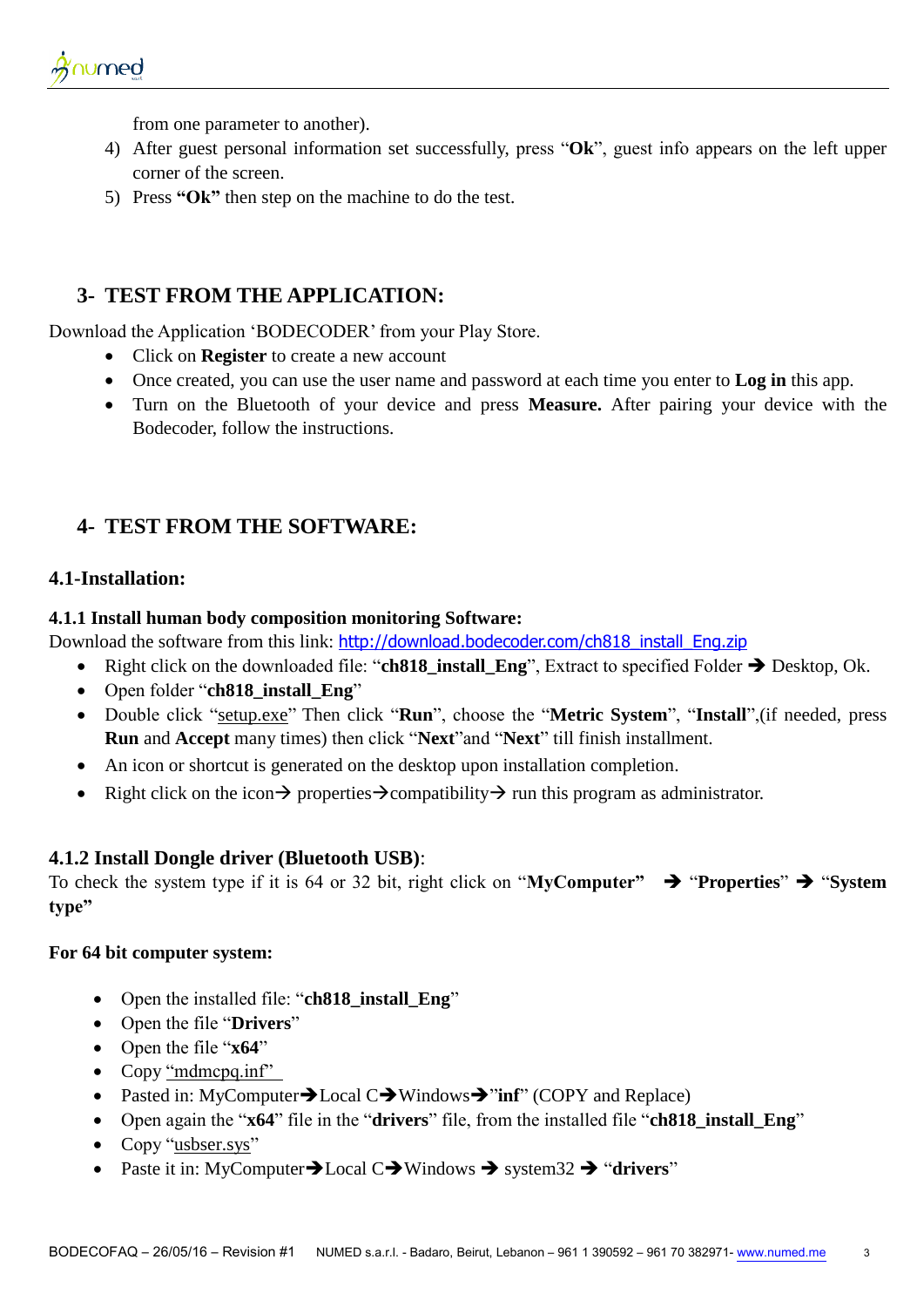#### <span id="page-3-0"></span>**For 32 bit computer system:**

- Open the installed file: "**ch818\_install\_Eng**"
- Open the file "**Drivers**"
- Open the file "**x86**"
- Copy "mdmcpq.inf"
- Pasted in: MyComputer $\rightarrow$  Local C $\rightarrow$  Windows $\rightarrow$ "inf"
- Open again the "**x86**" file in the "**drivers**" file, from the installed file "ch818\_install\_Eng"
- Copy "usbser.sys"
- Paste it in: MyComputer $\rightarrow$  Local C $\rightarrow$  Windows  $\rightarrow$  system32  $\rightarrow$  "drivers"

#### **For Windows 8 and 8.1: Disable driver signature enforcement:**

- Hold down the Windows key on your keyboard and press the letter C to open the Charm menu, then click the gear icon (Settings).
- Click More PC Settings.
- Click General.
- Under Advanced Startup, click Restart Now. ...
- **Note:** In Windows 8.1, the 'Restart Now' button has moved to 'PC Setting -> Update & Recovery -> Recovery.
- After restarting, click Troubleshoot.
- Click Advanced Options.
- Click Windows Startup Settings.

#### <span id="page-3-1"></span>**4.1.3 Update software driver:**

- Plug in the dongle (Bluetooth USB)
- Open "**device manager**" (right click "My computer", then click "Properties" then double click "device manager")
- Ports (COM & LPT)
- Right click the device "Bodecoder CDC.",
- Click "update software driver"
- Click "Browse my computer for driver software",
- Click · Browse"
- **For 64 bit computer system**, click " browse" and select the "**x64**" file in the "**drivers**" file, from the installed file "**ch818\_install\_Eng**, click "**Next**", till installment finishes.
- **For 32 bit computer system**, click " browse" and select the "**x86**" file in the "**drivers**" file, from the installed file "**ch818\_install\_Eng**, click "**Next**", till installment finishes.